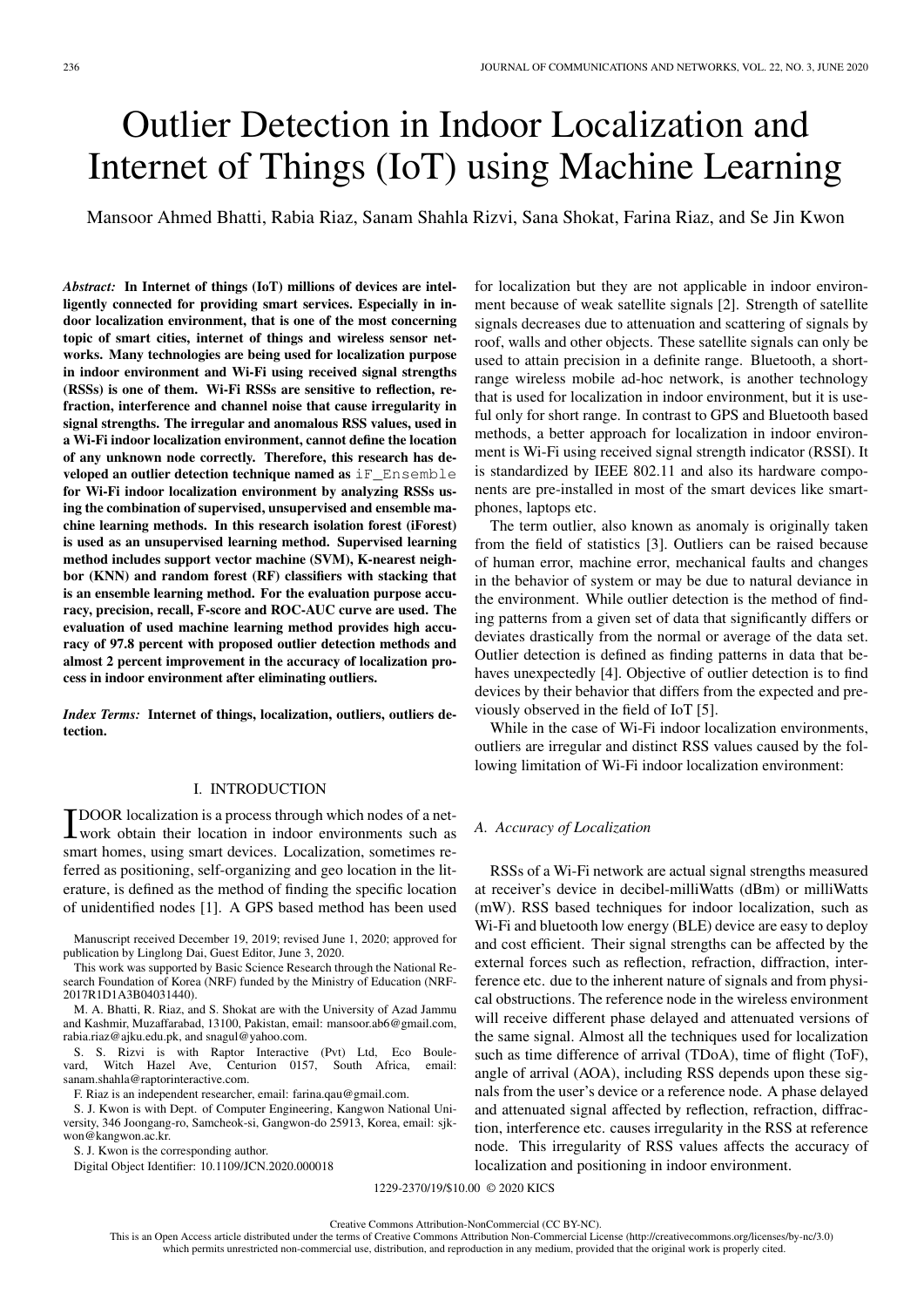#### *B. Radio Environment*

Wi-Fi based indoor networks use radio signals for communication. Radio signals are greatly affected by the physical obstacles such as walls, roof, doors and even from the human beings. Electric and magnetic field created by other electronic devices that are being used in indoor environment also effect radio signals. Radio signal strengths received at reference node also depend upon the location of node. These discussed factors about radio environment should essentially be taken into account for an accurate localization in indoor environment.

## *C. Bad Positioning*

Bad positioning is actually incorrect position or location in indoor environment. For example, a smart device's user is trying to reach in the admin office of a department that is located on the second floor of a large building. A good indoor location system will show him exact position but a bad location system may show his location on first floor, third floor or may be an unexpected location. Hence, it's good to say that without positioning is better than bad positioning. Bad positioning in Wi-Fi indoor localization system can also be due to the irregular and anomalous RSSs caused by the external effects and physical obstructions of indoor environment.

Therefore, this research presents an outlier detection technique "iF\_Ensemble" for Wi-Fi based indoor localization environment using the combination of supervised, unsupervised and ensemble leaning methods. To detect the outliers in the data of RSSs this research proposed to use unsupervised learning method such as isolation forest (iForest) to initially classify the data into two classes as normal and abnormal. After that machine learning classifiers support vector machine (SVM), Knearest neighbor (KNN), random forest (RF) and Elliptic envelop has been applied separately on the data. However, their results were not satisfactory. Therefore, stacking an ensemble learning method has been proposed for the improved separation of outlier and normal RSSs.

The rest of the paper is organizing as follows. Section II addresses related work of outlier detection. Section III describes material and method used for outlier detection. Section IV describes the results and discussion. Finally, Section V concludes this paper.

#### II. RELATED WORK

Data analysts have always been concerned with the detection and correction of outliers of data because of security threats and unusual events. Outlier detection is an imperative area in studies and research of data mining and have various applications such as weather prediction, fraud discovery and interruption detection for a networks [6]. Detection of outlier has long been a field of study and research. An outlier detection technique called localization anomaly detection (LAD) was proposed in [7]. Their outlier detection scheme tries to detect the outliers and perform negotiation resilient localization without eliminating the anomalous node from the network. An anomaly detection technique to deal with the anomalous sensor's data has been presented in [8]. Authors discussed that low cost RSSs are mostly used for localization indoor environment but these RSSs are greatly affected by the environment changes. They presented their technique for outlier detection purpose to deal with anomalous RSS data in indoor localization so that they can obtain reliable measures of RSS data for localization purpose.

An algorithm based on robust RSS for a secure localization has been presented in [9]. The proposed algorithm uses robust localization and time synchronization primitive, which correctly joined and allows attack's detection in the localization within an accurate attacker's model. A technique for outlier detection measurements that depends upon graph rigidity has been proposed in [10]. In the proposed approach authors examine that how much knowledge is required for the identification of outlier measurements. They propose the idea of confirmable edges by using the rigidity theory, and also develop the terms for an edge to be confirmable. A range based algorithm for outlier detection called localization density based outlier detection (LD-BOD) has been proposed that deals with the premise of density based anomaly detection strategies from the field of data mining [1]. To select a paramount candidate point, density based outlier detection uses the distance to K-nearest neighbor that is an average used for the estimation of location of unidentified node.

An Outlier detection approach using Bayesian belief networks (BBNs) for wireless sensor networks (WSNs) has been proposed in [11]. In their proposed approach authors discussed that in the user's perspectives; data consistency is an imperative problem in the context of WSNs steamed data. The consistency of data is affected by the severe condition of environment, interference in radio signals and bad quality sensor's usage. So, the data produced by the sensors can be incorrect and inconsistent that is main cause of missing values and outliers in the data. A clustering based outlier detection algorithm for WSNs called outlier detection based on clustering (ODC) has been presented in [12]. According to authors their proposed algorithm (ODC) will catches hidden outliers by the detection of labels of cluster in the slots of time.

An anomaly detection approach using improved iForest has been proposed in [13]. The proposed approach used simulated annealing method for the optimization of iForest. This simulated annealing method improved the speculation ability of iForest, eliminates terminated isolation tree (iTree) to minimize the computational issues. It improved speed of detection, stability and enhanced the performance of data outlier detection. An IoT architecture for the detection of outliers in the dataset of a forest environment has been proposed in [14] by applying four models of statistics such as gradient boosting machine (GBM), RF, classification and regression trees (CARD) and linear discriminant analysis (LDA).

An effective multi-dimensional process for user behavior anomaly detection (UBAD) has been developed using test of multi-dimensional statistics for anomaly detection [15]. They discussed that user behavior outlier detection is an imperative phase of user behavior analysis that can be used for the detection of events of an anomalous user from network traffic data and event. A methodology for the detection of abnormal actions of devices by examining their data of events has been proposed in [5]. Authors discussed that devices are associated with the internet and they are sending their log information to the server.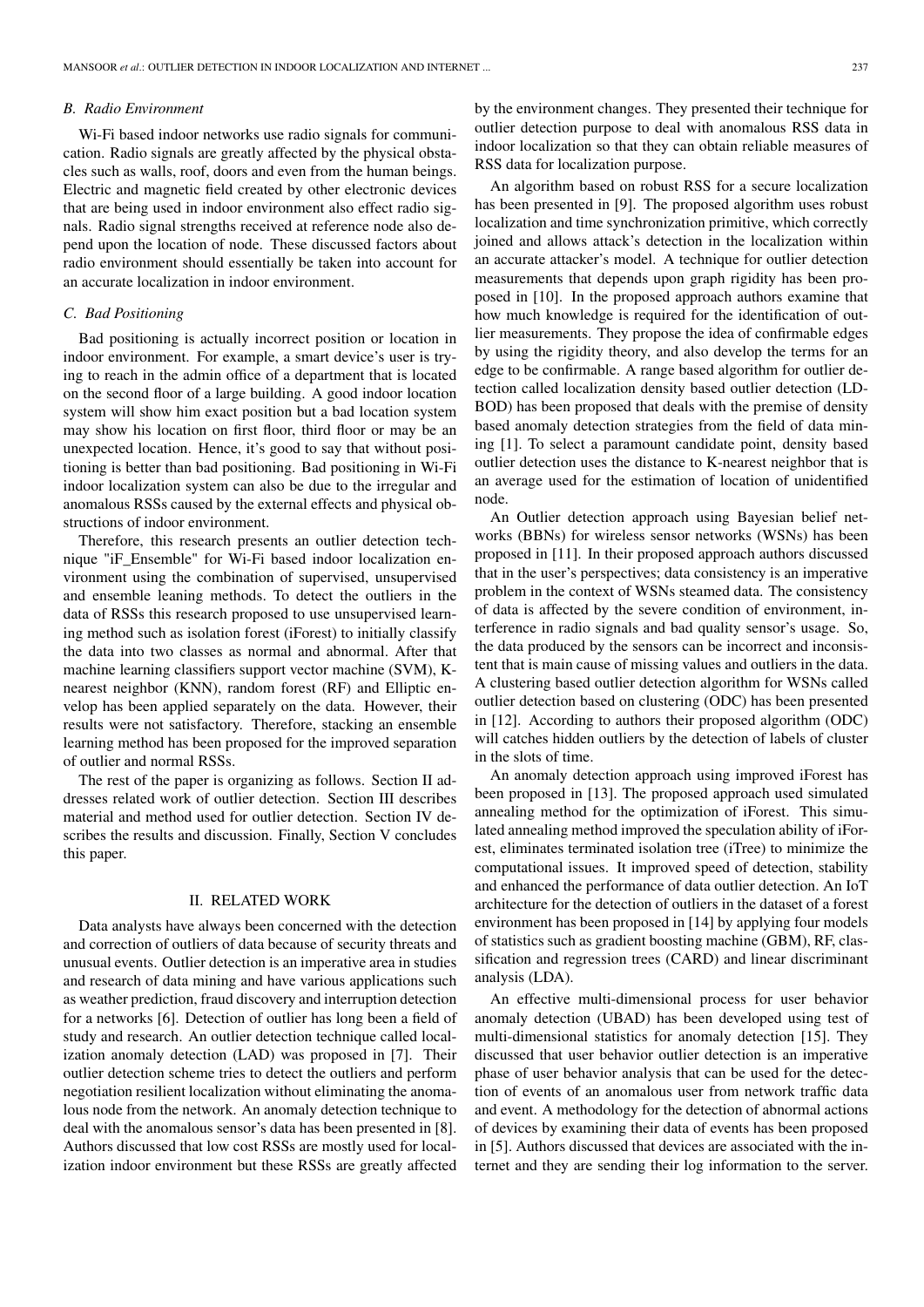They mainly focus on the analysis of this data for automatically detecting infrequent patterns. They apply three steps i.e., feature or attribute generation, attribute aggregation and data analysis to process the log data.

According to best of our knowledge, in all above discussed previous studies of outlier detection in indoor localization and Internet of Things, machine learning methods have not been used along with ensemble learning as proposed in our research.

## III. MATERIAL AND METHODS

## *A. The Data Set*

The test dataset that has been used in the proposed iF\_Ensemble technique for anomaly detection purpose has been taken from openly available database repository provided by the University of California, Irvine  $(UCI)^{1}$ . The dataset was collected by observing signal strengths of seven Wi-Fi routers using smartphone and saved in a text file to perform experimentation of indoor localization. The dataset contains 2000 entries (rows) with eight features (columns). Seven columns of the dataset contain the values of RSSs of seven Wi-Fi routers. The eighth column is class label as 1 to 4 that corresponds to different locations of an office such as conference room, kitchen or the indoor sports room etc.

# *B. Methods Used for Outlier Detection and Indoor User's Localization*

Techniques used in the proposed approach include following machine learning methods.

#### 1) Data Preprocessing

Raw data is mostly incomplete, inconsistent and may not be in a suitable format to perform an action. Data preprocessing is performed to clean, transform or normalize this data to bring it in the required and useful format.

In data preprocessing, data has been shifted from text file to .csv because .csv file provide well representation of data in the shape of rows and columns. In the .csv file headings for seven columns containing RSS values was given as rss1 to rss7 and for heading of class label 'y' has been used, so that it can be easily used for coming stages. After that .csv file was imported in a python program using python libraries such as pandas and required columns containing the values of RSS has been selected using columns function. At the end transformation of data into two dimensions (2d) has been made using decomposition library, principal component analysis (PCA) and its transform function in python.

#### 2) Supervised Learning

Supervised learning is training of machine using some data that has already been labeled correctly. In this learning style corresponding proper outputs are provided along with the instances [16]. Some of the important supervised learning techniques that are proposed for outlier detection purpose in this research are:

- SVM with the parameter setup as *kernal='rbf'* and  $gamma = 0.0001$ . GridSearach() has also been used for the optimization of the parameters but the above given parameter setup is best for the underlying dataset.
- RF with parameter as random state  $= 0, n$  estimators  $=$ 100 and  $maxdepth = 2$ .
- K-nearest neighbors with  $n\_neighbors = 5$ .

## 3) Unsupervised Learning

Unsupervised Learning is the training of a machine using information that is neither labeled nor classified. In this learning style corresponding proper outputs are not provided along with the instances [16]. As in unsupervised learning there is no need of human expert to manually label the data so it is extensively appropriate than supervised learning. Unsupervised learning method used in this research includes iForest with the parameter setup such as n\_esstimators = 5 and *contamination='auto'*. Local outlier factor (LOF) also has been used to compare with proposed iForest with n\_neighbors = 5.

#### 4) Ensemble Learning

Ensemble learning is a machine learning technique used to combine multiple week learners into one but more effective model to get the better results [17]. It is a technique that uses multiple machine learning models instead of single model to solve a particular problem. The three terms used to describe the ensemble learning are Bagging, Boosting and Stacking. In this research we prefer to use stacking that is used for combining different classifiers to improve their predictive force. It is used to combine and learn numerous different weak learners by training a meta-model for the final predictions results. This meta-model based on the predictions results of weak learner models for the final output.

## *C. Evaluation Methods*

For the evaluation and accuracy checking of outlier detection methods as well as classification methods of the proposed approach, following method has been used:

## 1) Confusion Matrix

Confusion matrix is used to measure the performance of classifier in machine learning on a test set of data that's true values are already known. The proposed approach of outlier detection has been implemented in python programming and python programming provide a library named metrics and the classes in it  $confusion_matrix()$  and  $classification\_report()$ . These python classes take the actual class labels of the underlying problem and the predicted result of classifier as an input and returns in a form of matrix. Results of confusion matrix are used to calculate other performance metrics such as accuracy, recall, precision, F-score and specificity.

## 2) Receiver Operating Characteristic (ROC) curve

ROC curve is a graph that is used for the evaluation of classifier's performance in machine learning. Its plots the true positive rate (TPR) on y-axis verses false positive rate (FPR) on x-axis at different classification thresholds. It is a probabilistic curve and

<sup>1</sup>https://archive.ics.uci.edu/ml/datasets/Wireless+ Indoor+Localization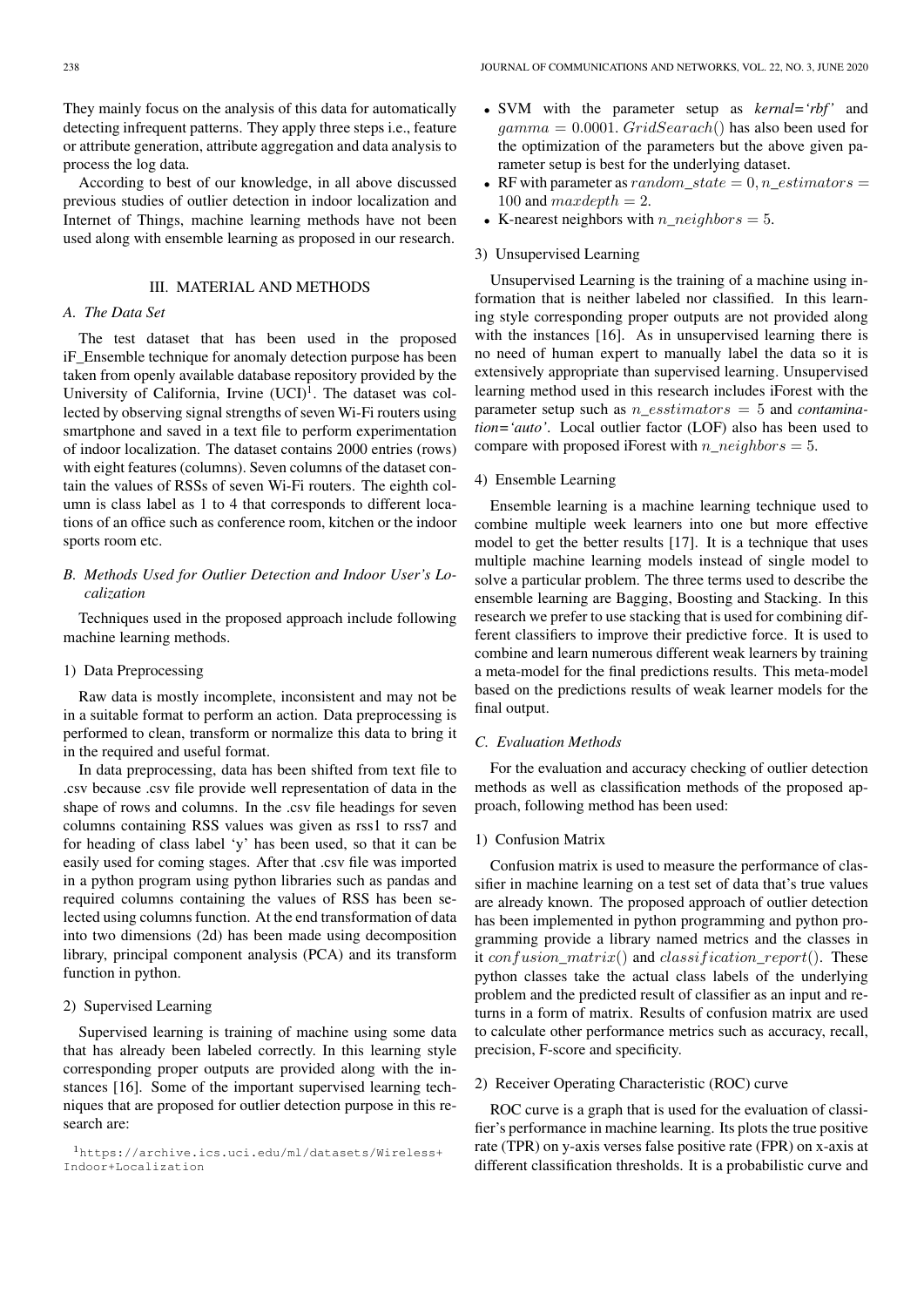specifies an area under curve (AUC) that represents the degree of separability. ROC (AUC) is mostly used when classes of the underlying problem are balanced.

### 3) Precision-Recall curve

A Precision-Recall curve is a graph used for the evaluation of classifier's performance in machine learning using precision and recall scores. Precision is also known as Positive Predictive values while Recall is also known as sensitivity or TPR. In the plot of Precision-Recall, Recall or TPR is placed on x-axis while precision is placed on y-axis. It is mostly used when classes of underlying data are unbalanced.

# IV. IMPLEMENTATIONS

The proposed approach of outlier detection iF\_Ensemble has been implemented in Python programming language using tools *Jet Brains PyCharm* and *Jupyter notebook*. Python is most famous programming language that is used in the field of data science because it provides numerous libraries, built in classes and function for data processing and visualization. Following steps have been performed in iF\_Ensemble using python program for detection of outliers from the RSS data of indoor localization environment.

- Input data is taken as a .csv file.
- To check the localization accuracy, user's localization is performed using classification methods KNN, SVM and Naïve Bayes according to the class labels (1 to 4) used for localization.
- Data preprocessing is performed to select the required features for outlier detection. These features are seven columns containing RSSs values.
- iForest an unsupervised machine learning method is then applied on the selected features.
- Data is classified as normal with class label 1 and abnormal with class label −1 as predicted by the iForest.
- Stacking, an ensemble learning technique that is used to improve the performance of classifiers is then applied. SVM, KNN and RF have been used as base learner and RF as meta learner for stacking.
- Elimination of the data observation predicted by stacking as outliers is performed.
- To check the improvement in localization accuracy after applying the outlier detection technique, user's localization is performed using classification methods KNN, SVM and Naïve Bayes.

Semantic diagram of proposed outlier detection scheme is shown in the Fig. 1.

# V. RESULTS AND DISCUSSION

In this section calculation of results and evaluation of the proposed approach has been made using the test dataset that was collected in indoor environment. A python code was implemented for this purpose and it was executed ten (10) times/iterations. For each iteration; precision, recall, F1-score and accuracy was computed from the results of



Fig. 1. Semantic diagram of proposed outlier detection approach iF\_Ensemble.

Table 1. Results of user's localization before applying the outlier detection approach.

| Model       | Precision | Recall    | F <sub>1</sub> -score | Accuracy |
|-------------|-----------|-----------|-----------------------|----------|
| SVM         | $96.41\%$ | $96.33\%$ | $96.25\%$             | 96.4%    |
| KNN         | $96.45\%$ | $96.22\%$ | $96.22\%$             | $96.6\%$ |
| Naïve Bayes | 94.24%    | 94.16%    | 94.14%                | 94.2%    |
|             |           |           |                       |          |

Table 2. Results of unsupervised learning methods.

| Model                | Accuracy  |  |
|----------------------|-----------|--|
| <i>iForest</i>       | $90.75\%$ |  |
| Local outlier factor | 88.45%    |  |

 $confusion\_matrix()$  and  $classification\_report()$ . Final results are computed using average of all ten values.

# *A. Indoor User's Localization Accuracies before Applying the Proposed Outlier Detection Approach*

Classification methods KNN [18], SVM [19] and Naïve Bayes [20] are performed on the indoor dataset to observe the localization accuracy in Wi-Fi connected indoor environment. The results of this step were later used to measure the difference in localization accuracy obtained after applying the proposed approach of outlier detection. Table 1 shows the accuracy results of user's localization in Wi-Fi indoor localization environment before applying the proposed outlier detection approach.

#### *B. Results of Proposed Outlier Detection Technique: iF\_Ensemble*

In iF\_Ensemble, initially seven columns containing RSS values of Wi-Fi routers has been selected. As in case of raw data there was no clue that which portion of data is normal and which is abnormal (outliers). Therefore, iForest and LOF, two unsupervised learning methods, were applied on the selected features. As it is evident from Table 2 that accuracy of iForest is better than LOF thus we proposed to use iForest for separating normal data from abnormal in our proposed outlier detection technique.

In iForest result is predicted in the form of 1,  $-1$  where 1 represents normal and −1 was used for abnormal data. Underlying dataset was assigned to a *dataFrame* in python program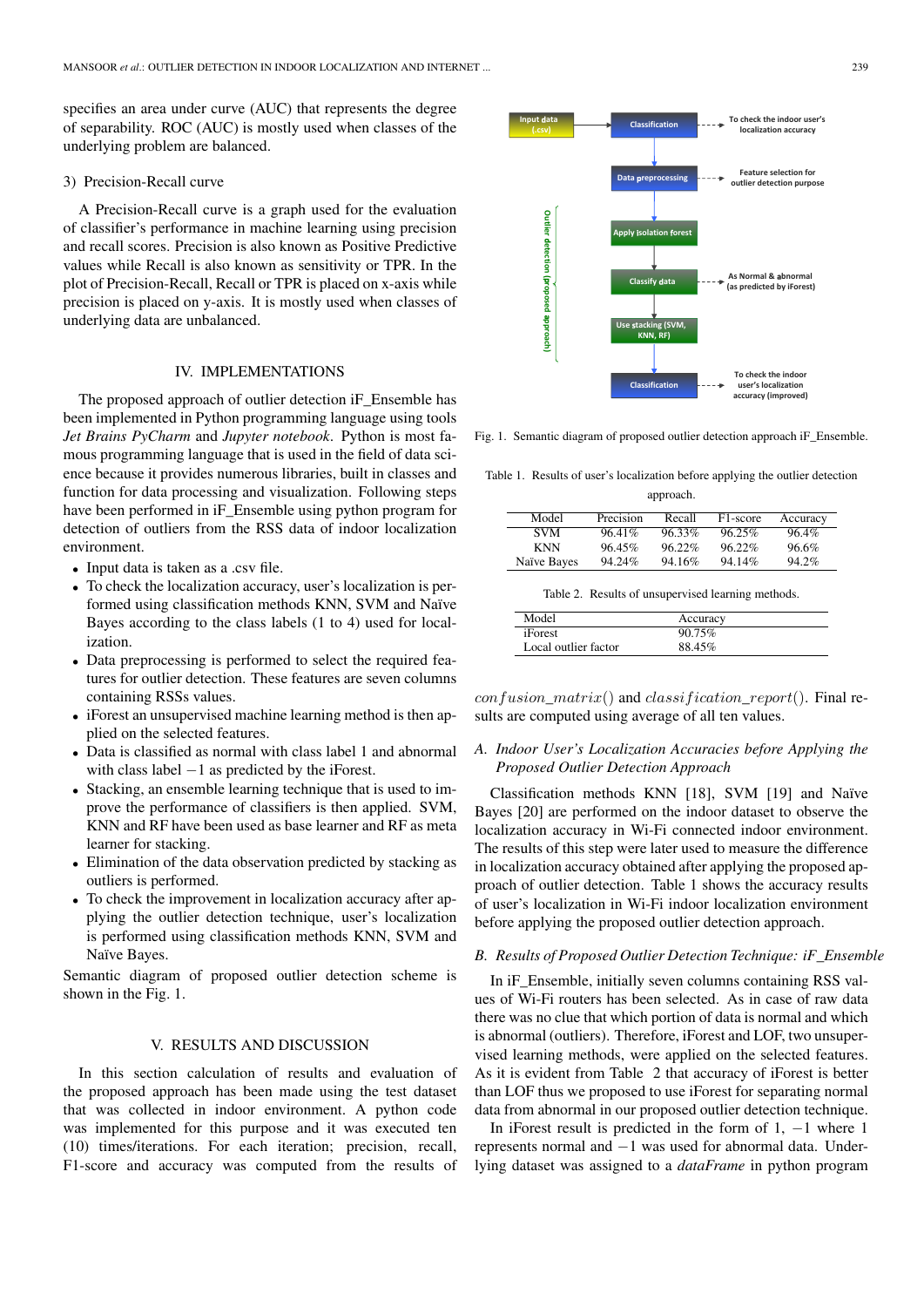and labels 1 and −1 (predictions of iForest) were concatenated with the *dataFrame* against each entry (row) as eighth column. This eighth column is used as class label so that we can apply the classification methods for outlier detection. The results of iForest have been visualized in Fig. 2 using a two dimensional

To increase the accuracy level of proposed outlier detection method stacking is used. The main reason for using stacking is to enhance the accuracy of abnormal data identification with the help of classification methods.

scatter plot of normal and outlier data.

Stacking uses base learner for initial predications and then a meta learner for final predication. Therefore, in this step of proposed approach KNN, SVM and RF has been used as base learners for stacking, while RF has been used as meta learner for the final predication to achieve the better results of outlier detection. These machine learning classifiers such as SVM, KNN, RF including elliptic envelope has also been applied separately (one by one) on the dataset to compare their results with proposed stacking.

All used models including stacking has been trained with 80 percent of the data observations and then whole dataset was tested using trained models instead of 20 percent of the remaining test data because our task was to differentiate outlier and normal data from the whole dataset. It is evident from Table 3 that stacking method showed highest accuracy of 97.8%.

Fig. 3 shows the accuracy of the algorithms used for outlier detection. Stacking algorithm achieves highest accuracy among all other algorithms.

We did not only evaluate the results of outlier detection using metrics such as precision, recall, F1-score and accuracy but also evaluates the results by plotting Receiver Operating CharacterFig. 4. ROC-AUC curve of outlier detection using SVM, ELPEN, RF and Stacking technique.

istic curve that is shown in the Fig. 4. The ROC graph shows the ROC curves and AUC of four different algorithms applied on the dataset that was classified as normal and abnormal by iForest. ROC curve shows the measurement of sensitivity considering ROC curve by plotting a function with (1-specificity) and the point on ROC expresses as sensitivity/specificity pairs those are comparing with a threshold [21]. The AUC and results will be better and high when a ROC curve passes from  $(0, 1)$ coordinate or ROC curve passes from near the upper left corner.

ROC graph plotted in the Fig. 4 shows 95 percent AUC for of elliptic envelope and 96 percent for both SVM and RF. It also shows ROC-AUC of proposed approach that is stacking with almost 99 percent AUC that is better than others.

The results of outlier detection have also been evaluated using precision-recall curve. Precision-recall curve is plotted in the Fig. 5 that includes the precision-recall curves of SVM, elliptic envelope and RF. It also shows precision-recall curve of proposed approach that is stacking. Precision-recall curve also



**Accuracy (%)**

Accuracy (%)



Fig. 2. Scatter plot of normal and abnormal classified data using iForest.

Table 3. Results of outlier detection.

Elliptic envelope  $93\%$  91.93% 92.32% 92%<br>RF 94.79% 94.57% 93.73% 94.6% RF 94.79% 94.57% 93.73% 94.6%<br>KNN 96.89% 96.86% 96.85% 96.71% KNN 96.89% 96.86% 96.85% 96.71%<br>Stacking 97.62% 97.67% 97.62% 97.8% Stacking 97.62% 97.67% 97.62% 97.8%

Model Precision Recall F1-score Accuracy<br>SVM 96.18% 94.57% 95.64% 96%

 $95.64%$ 

Fig. 3. Comparison of algorithms used for outlier detection.

Algorithm **USVM FElliptic envelope RF NKNN Stacking** 

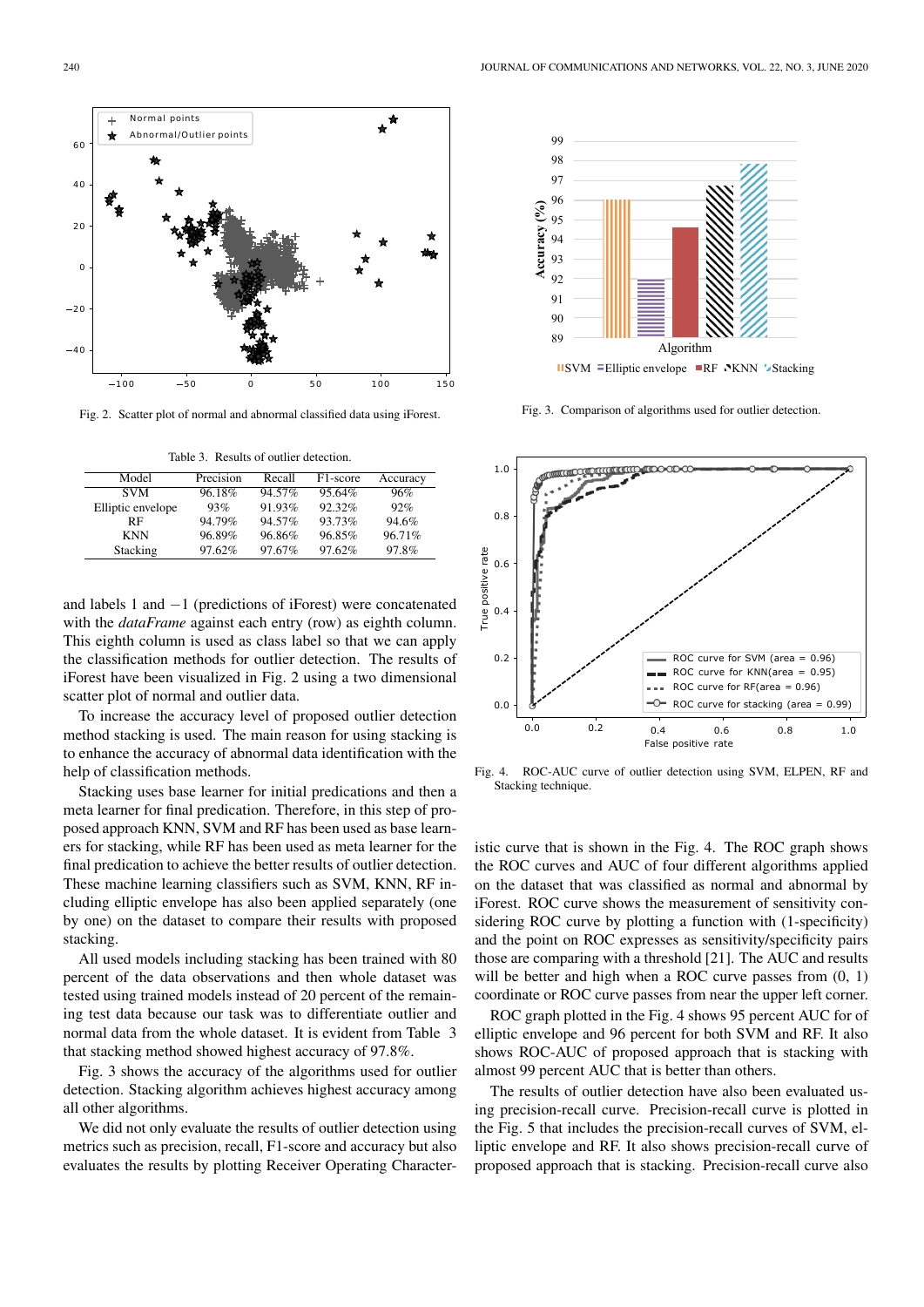

Fig. 5. Precision-recall curve of outlier detection using SVM, ELPEN, RF, and stacking technique.



Fig. 6. Scatter plot of normal and abnormal classified data using iF\_Ensemble, the proposed stacking based outlier detection approach.

indicates the better results of stacking.

After separating the normal and outlier data in the proposed approach outlier and normal data has been transformed into two dimension using PCA and transform related functions in python. Then these transformed values have been plotted in a scatter plot to visualize the result of proposed outlier detection approach as shown in Fig. 6. Figure shows that normal data points that were declared abnormal by iForest (Fig. 2) have been correctly identified as normal by applying stacking. Thus the proposed approach "iF\_Ensemble" detects outliers more efficiently.

# *C. Indoor User's Localization Accuracies after Applying the Proposed Outlier Detection Approach iF\_Ensemble*

After applying the iF\_Ensemble approach, outlier observation has been eliminated by skipping the observation containing class label −1 so there exist only the normal, accurate and anomaly free data for Wi-Fi indoor user's localization. Then

Table 4. Results of user's localization after applying the outlier detection

| Precision | Recall | F <sub>1</sub> -score | Accuracy |
|-----------|--------|-----------------------|----------|
| 98%       | 98%    | 98%                   | 98.30%   |
| 98.25%    | 98.18% | 98.20%                | 98.50%   |
| 98%       | 98%    | 98%                   | 98%      |
|           |        |                       |          |

| Model       | Before | Affer |  |
|-------------|--------|-------|--|
| <b>SVM</b>  | 96.4%  | 98.4% |  |
| KNN         | 96.6%  | 98.3% |  |
| Naïve Bayes | 94.2%  | 98.2% |  |
|             |        |       |  |

Table 6. Comparative results based on detection rate/recall.

| Model                 | Detection rate/recall |
|-----------------------|-----------------------|
| <b>SVM</b>            | 93%                   |
| Neural network        | 92%                   |
| Naïve Bayes           | 88%                   |
| Decision tree         | 87%                   |
| iF_Ensemble(Proposed) | 97.67%                |

classifiers that were previously used for user's localization in indoor environment, i.e., SVM, KNN, and Naïve Bayes have been used. Table 4 shows the results of user's indoor localization after appling outlier detection approach. Comparison of accuracies of indoor user's localization using classification methods such as SVM, KNN and Naïve Bayes before and after applying the proposed outlier detection approach is shown in the Table 5. It clearly indicates that accuracy of indoor localization improved after applying the proposed iF\_Ensemble approach.

#### *D. Comparative Analysis*

To confirm the accuracy and performance of the iF\_Ensemble it has been compared with the results of classification based methods for outlier detection in [22]. In which authors provides a complete and structured overview of classification based outlier detection techniques used in Wireless Sensor Networks. Comparative results based on detection rate (DR) or recall of the proposed approach and other classification based algorithms are shown in Table 6 where better results of our proposed approach can be observed.

## VI. CONCLUSIONS

In indoor localization and IoT location information plays imperative role for accurate localization. But the RSSs value in Wi-Fi indoor environment are affected by the limitation of radio signals that causes irregularity in RSSs. These irregular and anomalous signals could not correctly identify a node in a local network. Therefore, this research has developed an outlier detection technique named as "iF\_Ensemble" for a Wi-Fi indoor localization environment by analyzing RSSs using machine learning methods. The results evaluation of proposed approach using precision, recall, F-score and accuracy showed better results with 97.62 percent of precision, recall, and Fscore and with 97.8 percent accuracy. The AUC of ROC and precision-recall curves plotted for the evaluation also confirm the better results of the proposed approach with almost 99 percent of AUC. In this research the accuracy results of user's indoor localization has also been calculated before and after out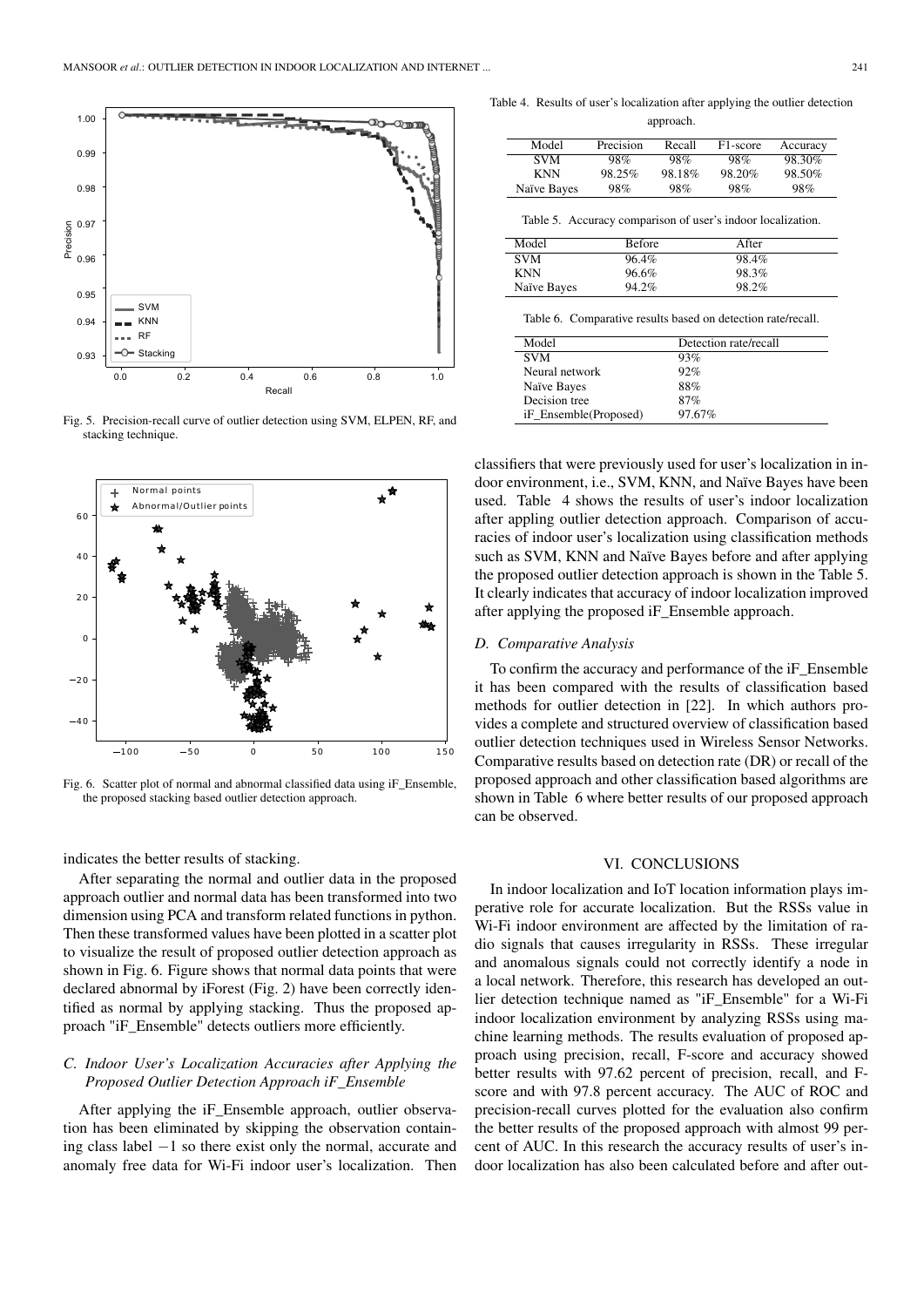lier detection and elimination of outlier. It is observed that indoor user's localization accuracy improved by 2 percent. So, it is concluded that this can be useful and reliable approach for outlier detection in indoor localization and IoT. As general, there are little techniques for outlier detection in localization environments and wireless sensor networks. The applicability of artificial intelligence (AI) techniques for outlier detection in localization and WSNs can be investigated in the future.

#### **REFERENCES**

- [1] K. K. Almuzaini and A. Gulliver, "Range-based localization in wireless networks using density-based outlier detection," *Wireless Sensor Network*, vol. 2, no. 11, p. 807, Nov. 2010.
- [2] H. Aly, A. Basalamah, and M. Youssef, "Accurate and energy-efficient GPS-less outdoor localization," *ACM Trans. Spatial Algorithms Syst.,* vol, 3, no. 2, pp. 1–31, July 2017.
- [3] Y. Zhang, N. Meratnia, and P. Havinga, "Outlier detection techniques for wireless sensor networks: A survey," *IEEE Commun. Surveys & Tuts.*, vol, 12. no. 2, pp. 159–170, 2010.
- [4] M. Ahmed, A. N. Mahmood, and J. Hu, "A survey of network anomaly detection techniques," *J. Network Computer Applicat.*, vol. 60, pp. 19–31, 2016.
- [5] I. Cramer *et al.*, "Detecting anomalies in device event data in the IoT," in *Proc. IoTBDS*, 2018, pp. 52–62.
- [6] P. Yang and B. Huang, "A modified density based outlier mining algorithm for large dataset," in *Proc. FITME*, 2008.
- [7] J. F. Liu and Z. Ning, "Localization anomaly detection for wireless sensor networks," in *Proc. IEEE ICIS*, 2010.
- [8] Y. C. Chen and J. C. Juang, "Outlier-detection-based indoor localization system for wireless sensor networks," *Int. J. Navigation Observation*, vol. 2012, pp. 1687–5990, 2012.
- [9] S. Capkun, S. Ganeriwal, F. Anjum, and M. Srivastava, "Secure RSSbased localization in sensor networks," Technical report/Swiss Federal Institute of Technology Zurich, Department of Computer Science, vol 529, 2011.
- [10] Z. Yang et al., "Detecting outlier measurements based on graph rigidity for wireless sensor network localization," *IEEE Trans. Veh. Technol.*, vol. 62, no. 1, pp. 374–383, 2012.
- [11] D. Janakiram, V. A. Reddy, and A. P. Kumar, "Outlier detection in wireless sensor networks using Bayesian belief networks," in *Proc. COMSWARE*, 2006.
- [12] K. Niu, F. Zhao, and X. Qiao, "An outlier detection algorithm in wireless sensor network based on clustering," in *Proc. IEEE ICCT*, 2013.
- [13] D. Xu, Y. Wang, Y. Meng, and Z. Zhang, "An improved data anomaly detection method based on isolation forest," in *Proc. IEEE ISCID*, 2017.
- [14] N. Nesa, T. Ghosh, and I. Banerjee, "Outlier detection in sensed data using statistical learning models for IoT," in *Proc. IEEE WCNC*, 2018.
- [15] T. S. Prarthana and N. D. Gangadhar, "User behaviour anomaly detection in multidimensional data," in *Proc. IEEE CCEM*, 2017.
- [16] B. S. Kotsiantis, I. Zaharakis, and P. Pintelas, "Supervised machine learning: A review of classification techniques," *Emerging Artificial Intell. Applicat. Computer Eng.*, vol. 160, pp. 3–24, 2007.
- [17] C. Zhang and Y. Ma, eds. "Ensemble machine learning: Methods and applications," Springer Science & Business Media, 2012
- [18] P. Cunningham and S. J. Delany. "K-nearest neighbour classifiers," arXiv preprint arXiv:2004.04523, 2020.
- [19] K. P. Soman, R. Loganathan and V. Ajay, "Machine learning with SVM and other kernel methods," PHI Learning Pvt. Ltd., 2009.
- [20] I. Rish, "An empirical study of the Naive Bayes classifier," in *Proc. IJCAI*, 2001.
- [21] S. A. Abbas, R. Riaz, Z. H. Kazmi, S. S. Rizvi and S. J. Kwon, "Cause analysis of Caesarian sections and application of machine learning methods for classification of birth data," *IEEE Access*, vol. 6, pp. 67555–67561, 2018.
- [22] A. Ayadi *et al*., "Performance of outlier detection techniques based classification in wireless sensor networks," in *IEEE IWCMC*, 2017.



Mansoor Ahmed Bhatti was born in Haveli Kahuta, Azad Jammu & Kashmir, Pakistan in 1993. He received the MC.S. degrees from the University of Azad Jammu & Kashmir Muzaffarabad, Pakistan, in 2017 and currently enrolled for the degree of M.Phil in Depratment of Computer Science and Information Technology University of Azad Jammu & Kashmir Muzaffarabad, Pakistan, since 2017. He worked as IT Assistant in Information Technology Board of Azad Jammu & Kashmir. He is currently working as an IT Assistant at High Court of AJ&K Muzaffarabad, Pakistan.



Rabia Riaz did her Master's in Computer Sciences from Fatima Jinnah Women University Rawalpindi, in 2002. She received her Ph.D. in Electronics Engineering from AJOU University South Korea, with specialization in Network Security in 2009. She has more than ten years of Teaching and Research Experience in national and international organizations. Currently she is working as HOD/Assistant Professor at University of Azad Jammu and Kashmir in Department of Computer Sciences and Information Technology. She has also been Head of Department of Software Engi-

neering and Department of Electrical Engineering. Her research interests include security of wireless and sensor networks, security and privacy of social networks, cryptography and network security.



Sanam Shahla Rizvi received her B.SC. degree in Computer Science from Shah Abdul Latif University, Khairpur, Pakistan, in 2003, and M.C.S. degree in Computer Science from KASBIT University, Karachi, Pakistan, in 2004, M.S. degree in Software Engineering from Mohammad Ali Jinnah University, Karachi, Pakistan, in 2006, and Ph.D. degree in Information and Communication Engineering from AJOU University, Suwon, South Korea, in 2010. She has been working at MCS NUST and Preston University Pakistan as Assistant and Associate Professor in Depart-

ment of Computer Sciences, respectively. Currently, she is working as Head of Research & Development at Raptor Interactive (Pty) Ltd, South Africa. Her research interests include flash memory storage, data management, database systems, CPU scheduling algorithms, and wireless sensor networks.



Sana Shokat is a Ph.D. scholar in Department of Computer Science and IT at University of Azad Jammu and Kashmir, Muzaffarabad. She has received her B.S. (Computer Science) degree from Pir Maher Ali Shah University of Arid Agriculture Rawalpindi, Pakistan in 2007 and her M.S. (Software Engineering) degree from Bahria University Islamabad, Pakistan in 2013. She has been working as a Lecturer from last 10 years in the Department of CS & IT at the University of Azad Jammu and Kashmir. Her research areas are human computer interaction, usability engineering

and machine learning.



Farina Riaz received the BSCS degree in Computer Science from Quaid-e-Azam University, Islamabad Pakistan, in 2007, and the M.S. degree in Software Engineering from National University of Science and Technology, Islamabad Pakistan, in 2010. She has been working as Adjunct Lecturer in Manipal University, Dubai Campus for more than two years. Her research interests include wireless networks, sensor networks, data security, and encryption, authentication mechanism, and vehicle to vehicle communication